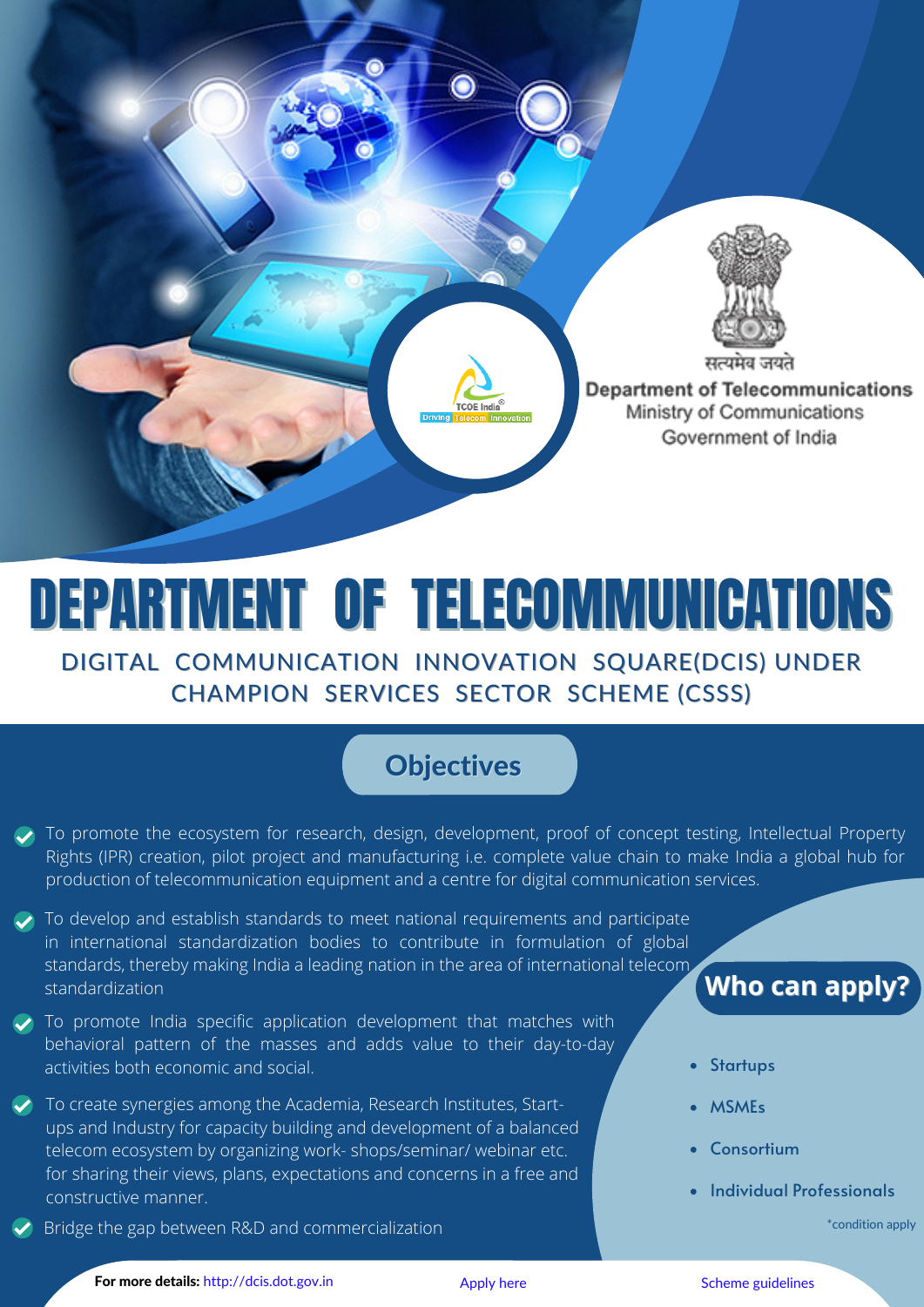### *Online Registration starts from 19th April 2022*

### ELIGIBLE CRITERIA

1.Startups, as defined and recognized by Department for Promotion of Industry and Internal Trade (DPIIT), Ministry of Commerce and Industry, Government of India, working towards innovation, development or improvement of products or processes or services, or if it is a scalable business model with a high potential of employment generation or wealth creation.

OR

Any Indian company incorporated under the Companies Act 1956/2013, primarily a Micro, Small and Medium Enterprises (MSME) as defined in the MSME Act, 2006 having over 51% stakes by the Indian Citizen / NRI / OCI and Head Quarter in India. OR

Individual Innovators will also be encouraged to apply (research & academic institutions can use this category to apply). However, release of fund shall be subjected to compliance of eligibility condition for either Startup or MSME before agreement signing.

2. More than one organization can jointly submit the application in partnership with consortium, registered societies & Academia

3. Collaboration with Academia / R&D Organization are highly encouragedCollaboration with Academia / R&D Organization are highly encouraged

4. Every proposal must clearly identify a Project Lead (PL) who will take responsibility for the technical and managerial aspects of the project execution. If an application is selected for funding support, then its Project Leader will be required to sign the project Agreement on behalf of the applicant(s)